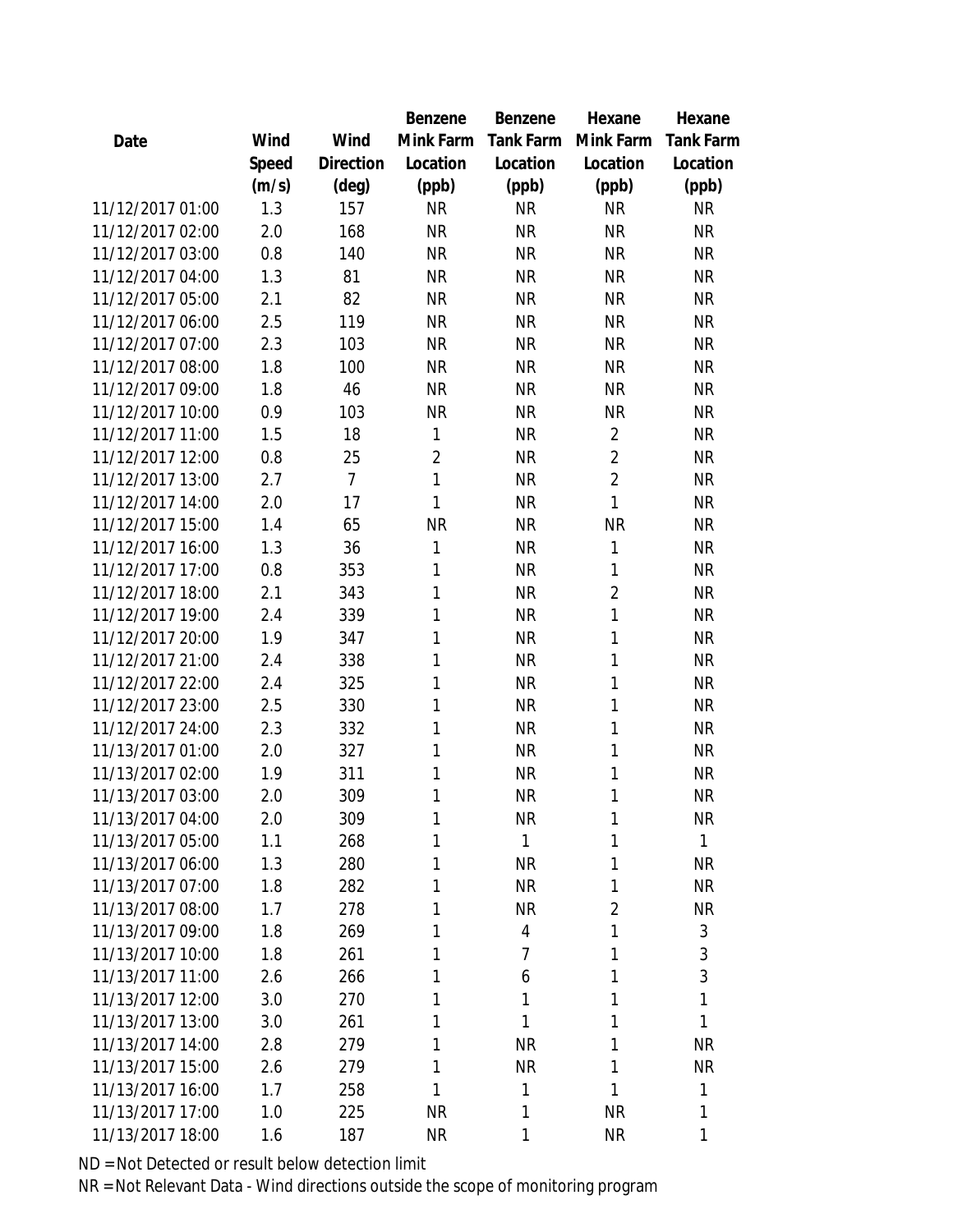|                  |       |                | Benzene   | Benzene   | Hexane    | Hexane           |
|------------------|-------|----------------|-----------|-----------|-----------|------------------|
| Date             | Wind  | Wind           | Mink Farm | Tank Farm | Mink Farm | <b>Tank Farm</b> |
|                  | Speed | Direction      | Location  | Location  | Location  | Location         |
|                  | (m/s) | $(\text{deg})$ | (ppb)     | (ppb)     | (ppb)     | (ppb)            |
| 11/13/2017 19:00 | 1.2   | 150            | <b>NR</b> | <b>NR</b> | <b>NR</b> | <b>NR</b>        |
| 11/13/2017 20:00 | 1.5   | 136            | <b>NR</b> | <b>NR</b> | <b>NR</b> | <b>NR</b>        |
| 11/13/2017 21:00 | 2.2   | 144            | <b>NR</b> | <b>NR</b> | <b>NR</b> | <b>NR</b>        |
| 11/13/2017 22:00 | 2.4   | 173            | <b>NR</b> | 1         | <b>NR</b> | 1                |
| 11/13/2017 23:00 | 2.7   | 186            | <b>NR</b> | 1         | <b>NR</b> | 1                |
| 11/13/2017 24:00 | 2.6   | 166            | <b>NR</b> | <b>NR</b> | <b>NR</b> | <b>NR</b>        |
| 11/14/2017 01:00 | 2.8   | 144            | <b>NR</b> | <b>NR</b> | <b>NR</b> | <b>NR</b>        |
| 11/14/2017 02:00 | 3.8   | 159            | <b>NR</b> | <b>NR</b> | <b>NR</b> | <b>NR</b>        |
| 11/14/2017 03:00 | 3.5   | 165            | <b>NR</b> | <b>NR</b> | <b>NR</b> | <b>NR</b>        |
| 11/14/2017 04:00 | 3.5   | 166            | <b>NR</b> | <b>NR</b> | <b>NR</b> | <b>NR</b>        |
| 11/14/2017 05:00 | 3.9   | 162            | <b>NR</b> | <b>NR</b> | <b>NR</b> | <b>NR</b>        |
| 11/14/2017 06:00 | 4.0   | 163            | <b>NR</b> | <b>NR</b> | <b>NR</b> | <b>NR</b>        |
| 11/14/2017 07:00 | 3.7   | 160            | <b>NR</b> | <b>NR</b> | <b>NR</b> | <b>NR</b>        |
| 11/14/2017 08:00 | 4.6   | 167            | <b>NR</b> | <b>NR</b> | <b>NR</b> | <b>NR</b>        |
| 11/14/2017 09:00 | 4.9   | 170            | <b>NR</b> | 1         | <b>NR</b> | 1                |
| 11/14/2017 10:00 | 4.3   | 174            | <b>NR</b> | 1         | <b>NR</b> | 1                |
| 11/14/2017 11:00 | 4.5   | 185            | <b>NR</b> | 1         | <b>NR</b> | 1                |
| 11/14/2017 12:00 | 5.6   | 174            | <b>NR</b> | 1         | <b>NR</b> | 1                |
| 11/14/2017 13:00 | 5.7   | 173            | <b>NR</b> | 1         | <b>NR</b> | 1                |
| 11/14/2017 14:00 | 4.8   | 181            | <b>NR</b> | 1         | <b>NR</b> | 1                |
| 11/14/2017 15:00 | 5.0   | 172            | <b>NR</b> | 1         | <b>NR</b> | 1                |
| 11/14/2017 16:00 | 3.8   | 178            | <b>NR</b> | 1         | <b>NR</b> | 1                |
| 11/14/2017 17:00 | 4.0   | 170            | <b>NR</b> | 1         | <b>NR</b> | 1                |
| 11/14/2017 18:00 | 3.6   | 163            | <b>NR</b> | <b>NR</b> | <b>NR</b> | <b>NR</b>        |
| 11/14/2017 19:00 | 3.6   | 155            | <b>NR</b> | <b>NR</b> | <b>NR</b> | <b>NR</b>        |
| 11/14/2017 20:00 | 4.3   | 161            | <b>NR</b> | <b>NR</b> | <b>NR</b> | <b>NR</b>        |
| 11/14/2017 21:00 | 4.9   | 160            | <b>NR</b> | <b>NR</b> | <b>NR</b> | <b>NR</b>        |
| 11/14/2017 22:00 | 4.9   | 167            | <b>NR</b> | <b>NR</b> | <b>NR</b> | <b>NR</b>        |
| 11/14/2017 23:00 | 5.1   | 168            | <b>NR</b> | <b>NR</b> | <b>NR</b> | <b>NR</b>        |
| 11/14/2017 24:00 | 5.0   | 171            | <b>NR</b> | 1         | <b>NR</b> | 1                |
| 11/15/2017 01:00 | 4.7   | 170            | <b>NR</b> | 1         | <b>NR</b> | 1                |
| 11/15/2017 02:00 | 5.3   | 170            | <b>NR</b> | 1         | <b>NR</b> | 1                |
| 11/15/2017 03:00 | 5.3   | 177            | <b>NR</b> | 1         | <b>NR</b> | 1                |
| 11/15/2017 04:00 | 4.8   | 178            | <b>NR</b> | 1         | <b>NR</b> | 1                |
| 11/15/2017 05:00 | 4.2   | 178            | <b>NR</b> | 1         | <b>NR</b> | 1                |
| 11/15/2017 06:00 | 5.5   | 172            | <b>NR</b> | 1         | <b>NR</b> | 1                |
| 11/15/2017 07:00 | 4.9   | 175            | <b>NR</b> | 1         | <b>NR</b> | 1                |
| 11/15/2017 08:00 | 5.0   | 188            | <b>NR</b> | 1         | <b>NR</b> | 1                |
| 11/15/2017 09:00 | 4.8   | 185            | <b>NR</b> | 1         | <b>NR</b> | 1                |
| 11/15/2017 10:00 | 4.8   | 185            | <b>NR</b> | 1         | <b>NR</b> | 1                |
| 11/15/2017 11:00 | 4.4   | 209            | <b>NR</b> | 1         | <b>NR</b> | 1                |
| 11/15/2017 12:00 | 4.5   | 216            | <b>NR</b> | 1         | <b>NR</b> | 1                |
|                  |       |                |           |           |           |                  |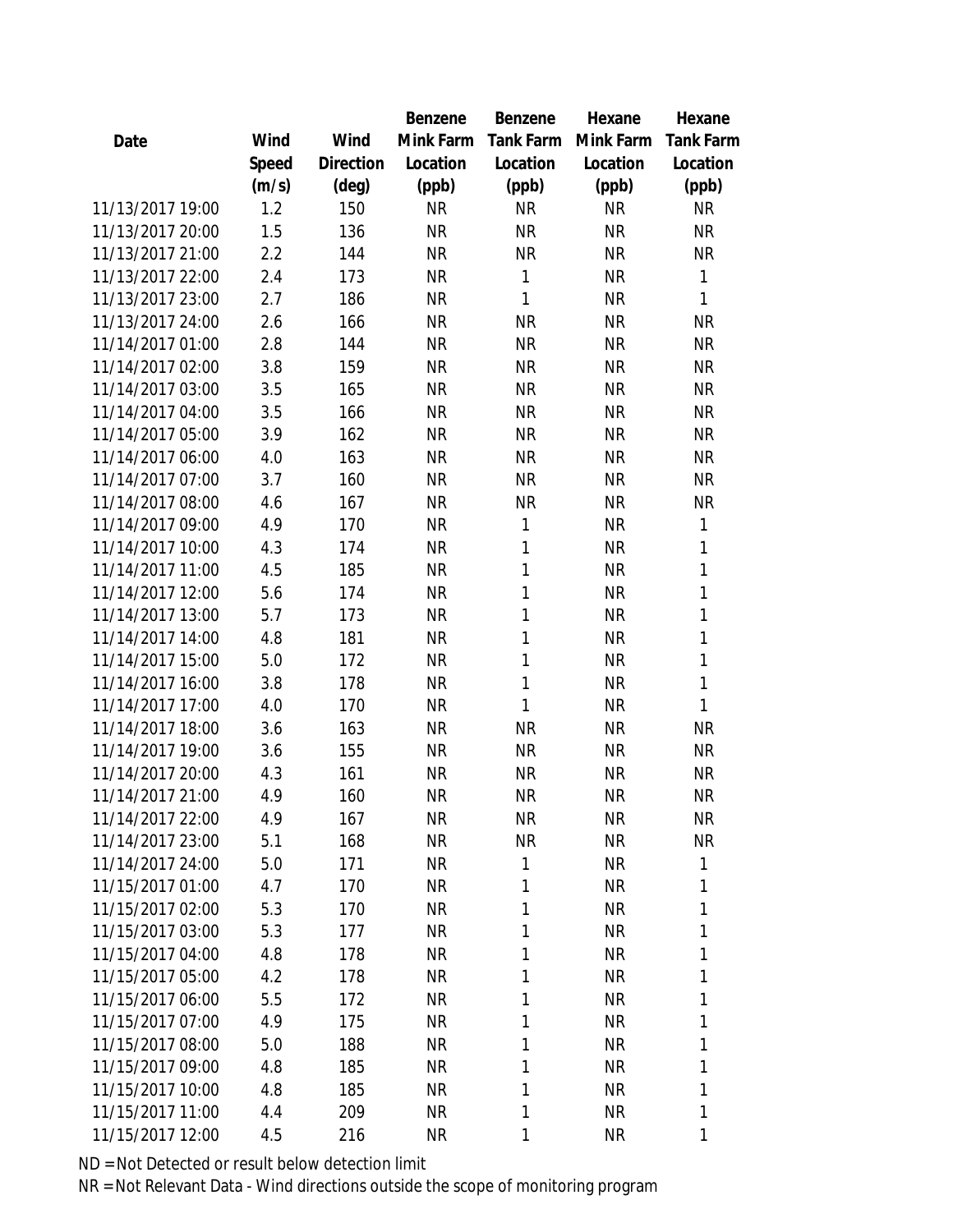|                  |       |                | Benzene   | <b>Benzene</b> | Hexane         | Hexane         |
|------------------|-------|----------------|-----------|----------------|----------------|----------------|
| Date             | Wind  | Wind           | Mink Farm | Tank Farm      | Mink Farm      | Tank Farm      |
|                  | Speed | Direction      | Location  | Location       | Location       | Location       |
|                  | (m/s) | (deg)          | (ppb)     | (ppb)          | (ppb)          | (ppb)          |
| 11/15/2017 13:00 | 4.7   | 247            | 1         | 1              | 1              | 1              |
| 11/15/2017 14:00 | 4.5   | 256            | 1         | 1              | 1              | 1              |
| 11/15/2017 15:00 | 4.8   | 281            | 1         | <b>NR</b>      | 1              | <b>NR</b>      |
| 11/15/2017 16:00 | 5.9   | 289            | 1         | <b>NR</b>      | 1              | <b>NR</b>      |
| 11/15/2017 17:00 | 5.4   | 281            | 1         | <b>NR</b>      | 1              | <b>NR</b>      |
| 11/15/2017 18:00 | 4.5   | 281            | 1         | <b>NR</b>      | 1              | <b>NR</b>      |
| 11/15/2017 19:00 | 4.7   | 270            | 1         | 1              | 1              | 1              |
| 11/15/2017 20:00 | 5.9   | 275            | 1         | 1              | $\overline{2}$ | 1              |
| 11/15/2017 21:00 | 7.1   | 291            | 1         | <b>NR</b>      | $\overline{2}$ | <b>NR</b>      |
| 11/15/2017 22:00 | 7.3   | 304            | 1         | <b>NR</b>      | 1              | <b>NR</b>      |
| 11/15/2017 23:00 | 8.7   | 304            | 1         | <b>NR</b>      | 1              | <b>NR</b>      |
| 11/15/2017 24:00 | 6.8   | 308            | 1         | <b>NR</b>      | 1              | <b>NR</b>      |
| 11/16/2017 01:00 | 7.4   | 312            | 1         | <b>NR</b>      | 1              | <b>NR</b>      |
| 11/16/2017 02:00 | 5.6   | 311            | 1         | <b>NR</b>      | 1              | <b>NR</b>      |
| 11/16/2017 03:00 | 4.2   | 297            | 1         | <b>NR</b>      | 1              | <b>NR</b>      |
| 11/16/2017 04:00 | 3.3   | 277            | 1         | <b>NR</b>      | 1              | <b>NR</b>      |
| 11/16/2017 05:00 | 3.5   | 276            | 1         | <b>NR</b>      | 1              | <b>NR</b>      |
| 11/16/2017 06:00 | 3.5   | 274            | 1         | 1              | 1              | $\overline{2}$ |
| 11/16/2017 07:00 | 3.9   | 299            | 1         | <b>NR</b>      | 1              | <b>NR</b>      |
| 11/16/2017 08:00 | 3.5   | 333            | 1         | <b>NR</b>      | 1              | <b>NR</b>      |
| 11/16/2017 09:00 | 4.5   | 334            | 1         | <b>NR</b>      | 1              | <b>NR</b>      |
| 11/16/2017 10:00 | 4.1   | 337            | 1         | <b>NR</b>      | 1              | <b>NR</b>      |
| 11/16/2017 11:00 | 3.9   | 339            | 1         | <b>NR</b>      | 3              | <b>NR</b>      |
| 11/16/2017 12:00 | 3.5   | 357            | 1         | <b>NR</b>      | $\overline{2}$ | <b>NR</b>      |
| 11/16/2017 13:00 | 3.4   | 20             | 1         | <b>NR</b>      | 1              | <b>NR</b>      |
| 11/16/2017 14:00 | 2.3   | $\overline{7}$ | 1         | <b>NR</b>      | 1              | <b>NR</b>      |
| 11/16/2017 15:00 | 2.3   | 26             | <b>NR</b> | <b>NR</b>      | <b>NR</b>      | <b>NR</b>      |
| 11/16/2017 16:00 | 1.8   | 46             | <b>NR</b> | <b>NR</b>      | <b>NR</b>      | <b>NR</b>      |
| 11/16/2017 17:00 | 1.3   | 93             | <b>NR</b> | <b>NR</b>      | <b>NR</b>      | <b>NR</b>      |
| 11/16/2017 18:00 | 1.8   | 138            | <b>NR</b> | <b>NR</b>      | <b>NR</b>      | <b>NR</b>      |
| 11/16/2017 19:00 | 1.8   | 135            | <b>NR</b> | <b>NR</b>      | <b>NR</b>      | <b>NR</b>      |
| 11/16/2017 20:00 | 1.3   | 150            | <b>NR</b> | <b>NR</b>      | <b>NR</b>      | <b>NR</b>      |
| 11/16/2017 21:00 | 1.5   | 115            | <b>NR</b> | <b>NR</b>      | <b>NR</b>      | <b>NR</b>      |
| 11/16/2017 22:00 | 1.5   | 90             | <b>NR</b> | <b>NR</b>      | <b>NR</b>      | <b>NR</b>      |
| 11/16/2017 23:00 | 1.7   | 157            | <b>NR</b> | <b>NR</b>      | <b>NR</b>      | <b>NR</b>      |
| 11/16/2017 24:00 | 2.1   | 173            | <b>NR</b> | 1              | <b>NR</b>      | 1              |
| 11/17/2017 01:00 | 2.2   | 164            | <b>NR</b> | <b>NR</b>      | <b>NR</b>      | <b>NR</b>      |
| 11/17/2017 02:00 | 2.5   | 138            | <b>NR</b> | <b>NR</b>      | <b>NR</b>      | <b>NR</b>      |
| 11/17/2017 03:00 | 2.7   | 152            | <b>NR</b> | <b>NR</b>      | <b>NR</b>      | <b>NR</b>      |
| 11/17/2017 04:00 | 2.6   | 156            | NR.       | <b>NR</b>      | <b>NR</b>      | <b>NR</b>      |
| 11/17/2017 05:00 | 3.8   | 154            | <b>NR</b> | <b>NR</b>      | <b>NR</b>      | <b>NR</b>      |
| 11/17/2017 06:00 | 4.5   | 157            | <b>NR</b> | <b>NR</b>      | <b>NR</b>      | <b>NR</b>      |
|                  |       |                |           |                |                |                |